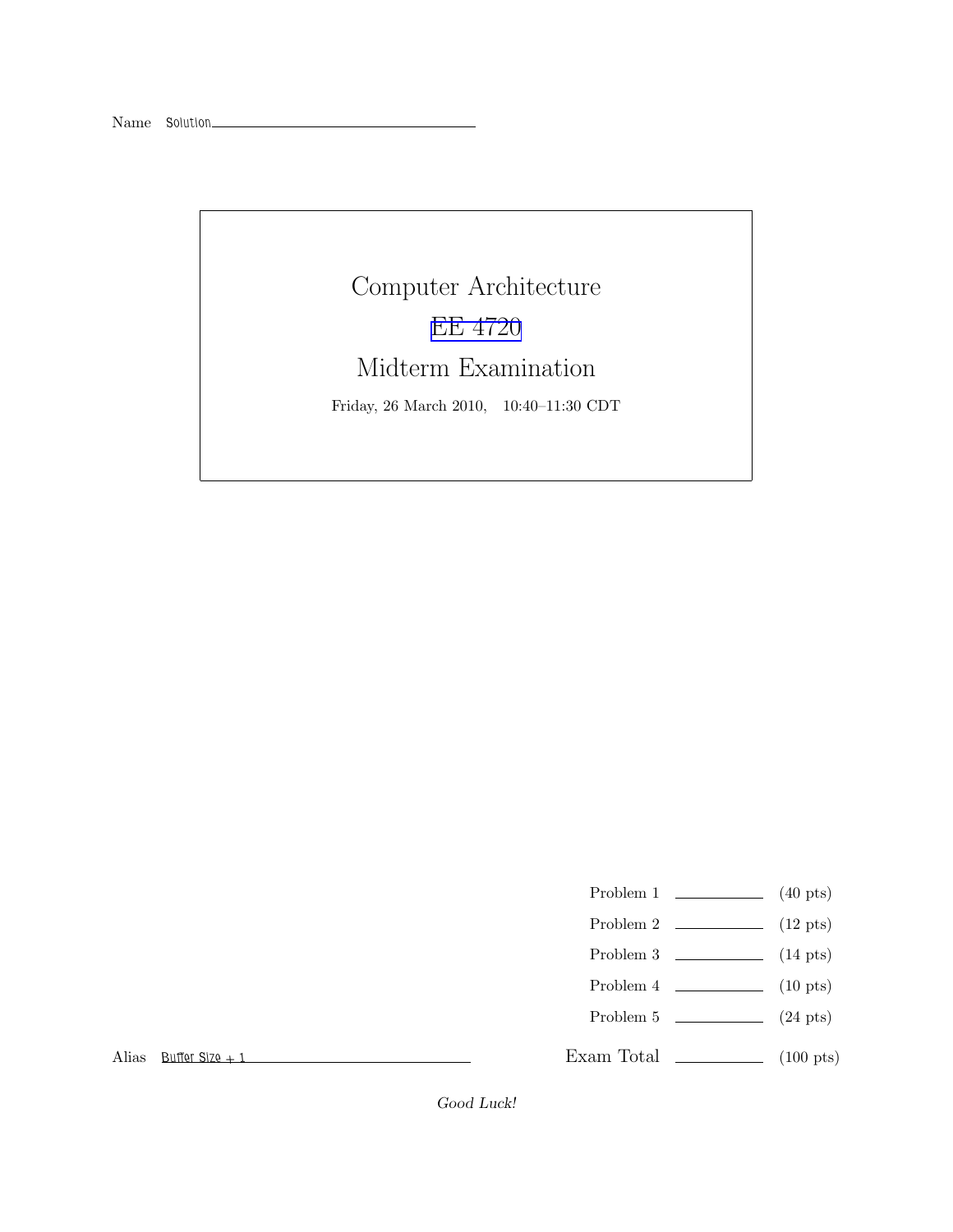Problem 1: [40 pts] In the MIPS implementation below some wires are labeled with cycle numbers and values that will then be present. For example,  $|c5:6|$  indicates that at cycle 5 the wire will hold a 6. Other wires are labeled just with cycle numbers, indicating that the wire is used at that cycle. If a value on any labeled wire is changed the code would execute incorrectly. Write a program consistent with these labels.

All register numbers and immediate values can be determined.

The first instruction address has been provided, show the addresses of the remaining four instructions.

The third instruction is an addi, don't forget to show its registers and immediates.

If an instruction is a load or store, show all possible size and sign possibilities. For example, (lw,lh)



# SOLUTION # # Cycle 0 1 2 3 4 5 6 7 8 0x1000 beq r12, r20 TA IF ID EX ME WB 0x1004 lw r8, 16(r2) IF ID EX ME WB TA:0x1084 addi r3, r2, 1 IF ID EX ME WB 0x1088 sb r3, 0(r3) IF ID EX ME WB  $0x108c$  sh (or sb) r3,  $6(r2)$  IF ID EX ME WB # Cycle 0 1 2 3 4 5 6 7 8

Easy Stuff: The destination for second instruction,  $r8$ , and the third instruction,  $r3$ , can be read off the ID/EX.dst and EX/ME.dst pipeline latches. Similarly, the first source register of several instructions can be read directly at the input to the register file in ID. Three immediate values are directly provided on both sides of the ID/EX. IMM pipeline latch. If this doesn't seem obvious within five minutes, please please please see the Statically Scheduled System Study Guide for tips and other sample problems, also consider asking for help. Don't bother reading the next paragraphs until everything above is easy.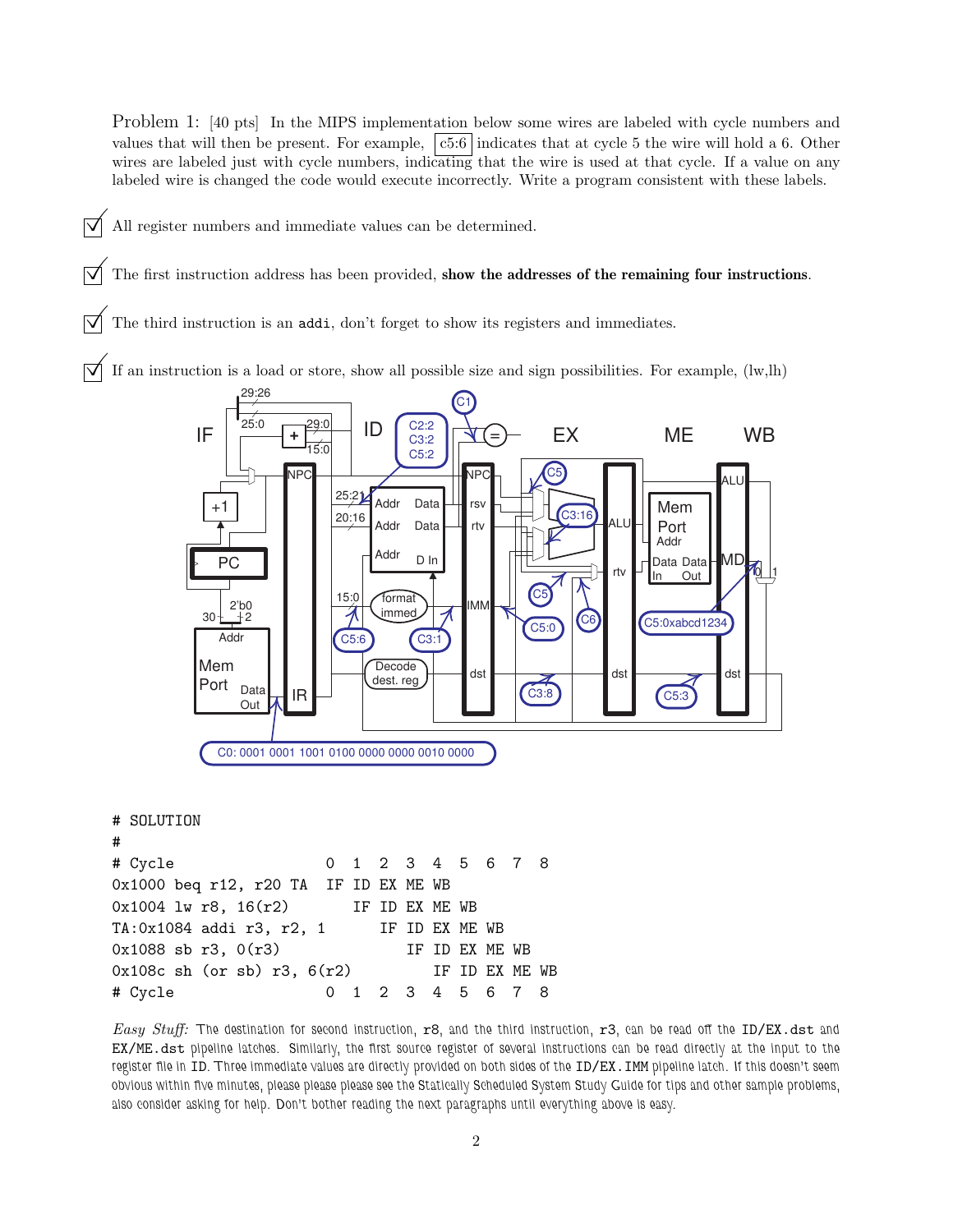Dependencies: The use of bypass paths shown by the two  $|C5|$  bubbles and  $|C6|$  bubble in EX reveals three dependencies. For example, the upper  $|C5|$  means that the  $rs$  source of the fourth instruction is the same as the destination of the third (otherwise the bypass path would not be used). In this particular problem the result of the third instruction is bypassed to three places, two in the fourth and one in the fifth instruction. The destination register of the third instruction,  $r3$ , was directly determined; with the dependencies we just found we see that the three source registers must all be  $r3$ .

Rough Instruction Identities: Only store instructions can use the EX/ME.rtv latch, so we know that the fourth and fifth instructions must be stores. Only load instructions use the ME/WB.MD latch, and so the second instruction must be a load. Only branches use the  $\boxed{\equiv}$  in the ID stage, and so the first instruction must be a branch.

The lower ALU input: At this point we know that the instruction in EX in cycle 3 is some kind of load, and so the  $\vert$ C3:16 must be its immediate value.

Load and Store Data Sizes: Since the Mem Port sign-extends or pads the loaded value, the  $\vert$ C5:0xabcd1234  $\vert$ could only be from a  $1w$ . (If it were a 1h, which loads 16 bits, the upper 16 bits, instead of being Oxabcd, would have to be either 0 or Oxffff.) MIPS' load and store addresses must be aligned, meaning, they must be a multiple of the data size (in characters [popularly called bytes]). One does not need to be an expert on number theory to figure out that in that case the contents of register  $r2$  must be a multiple of 4 (given that  $r2+16$  is a multiple of 4). We should also be able to figure out that  $r3$ , after the addi, cannot be a multiple of 4 or of a 2. Therefore the fourth instruction can only a sb. The fifth instruction can be a sb or a sh.

That long thing in IF: The bubble in IF provides the entire first instruction. Test takers were not expected to memorize opcodes, but were expected to know the instruction formats. Since we already know it's a branch we should know it uses a type I format. Parsing that we find that  $rs$  is 12,  $rt$  is 20, and the immediate is  $0x20$ . The immediate is used to find the branch target:  $1000_{16} + 4 + 4 \times 20_{16} = 1084_{16}$ . The solution is written as though the branch was taken, but there is not enough information to tell whether it was taken or not and so a solution with the third instruction at the fall-through address, 0x1008, would also be correct.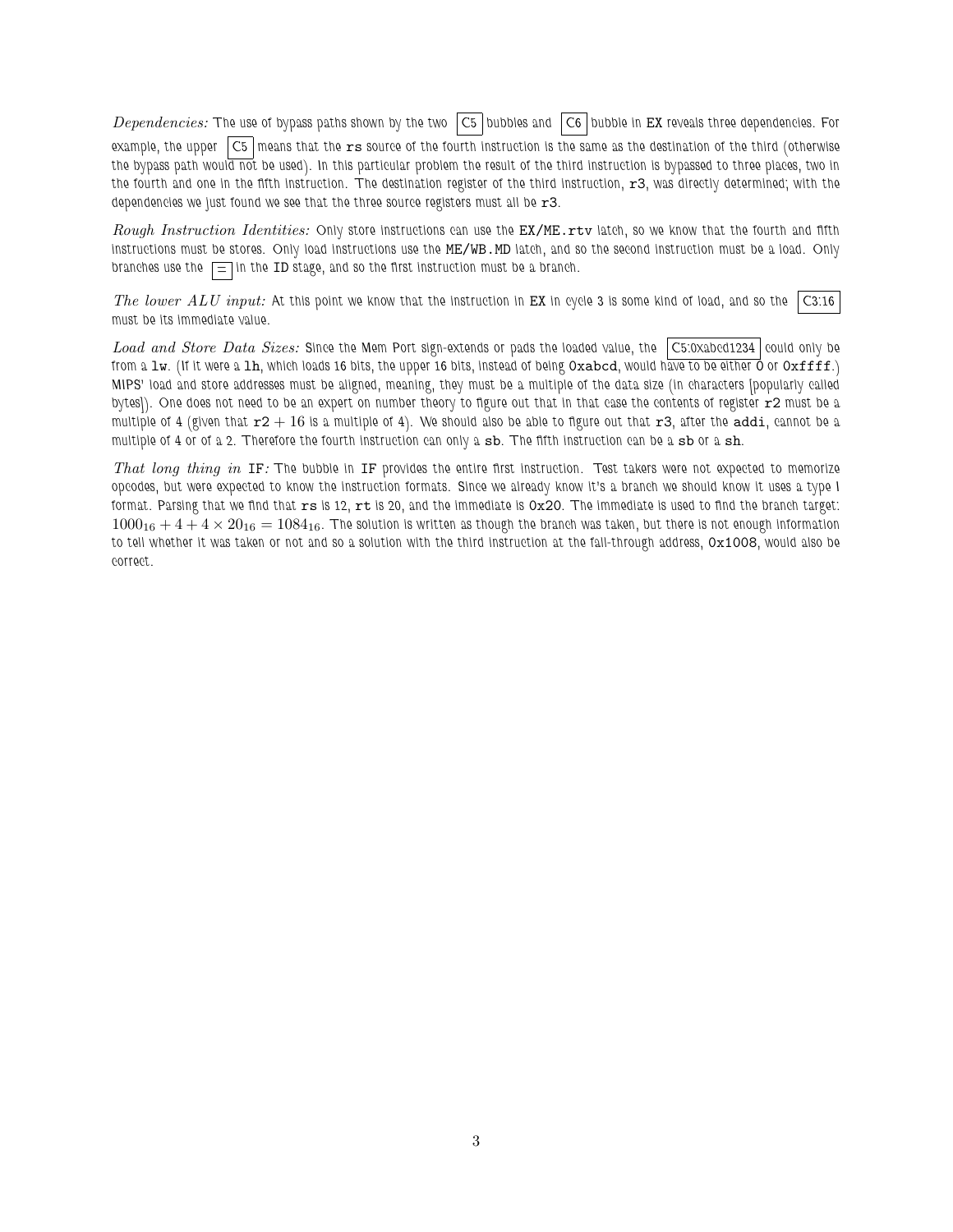Problem 2: [12 pts] Consider the following cost-reducing design options for the MIPS implementation shown below. Performance is still important, and a compiler will be able to optimize for this lower-cost implementation, but even with skillful optimization there may be some performance loss.



(a) Suppose one had to choose between eliminating all upper-ALU-input bypass paths or all lower-ALU-input bypass paths. Which would you choose? Note: The following sentence did not appear on the original exam. (Only bypass paths are eliminated, other mux inputs remain.)

Eliminate: upper or lower. (Circle one.)

Briefly explain why.

Eliminate bypasses in lower mux. If upper mux bypasses were eliminated then we could not bypass any type I instructions. With the lower-mux inputs eliminated the compiler could accommodate at least some type R instructions that would have needed the lower mux by switching the rs and rt operands. (That would only work for commutative operations.)

(b) Suppose one had to choose between eliminating all upper-ALU-input bypass paths or all rtv (not to the ALU) bypass paths. Which would you choose (Note: Only bypass paths are eliminated, other mux inputs remain.)

Eliminate: upper or rtv. (Circle one.)

 $\triangledown$  Briefly explain why.

This is an easy choice: Eliminate rty bypasses. Stores are less frequent than type R instructions. Grading Note: The opposite argument would get partial credit.

(c) Suppose that the mux in the WB stage was moved to the ME stage.

How would that reduce cost?

There would be one fewer ME/WB pipeline latch.

How might that affect performance?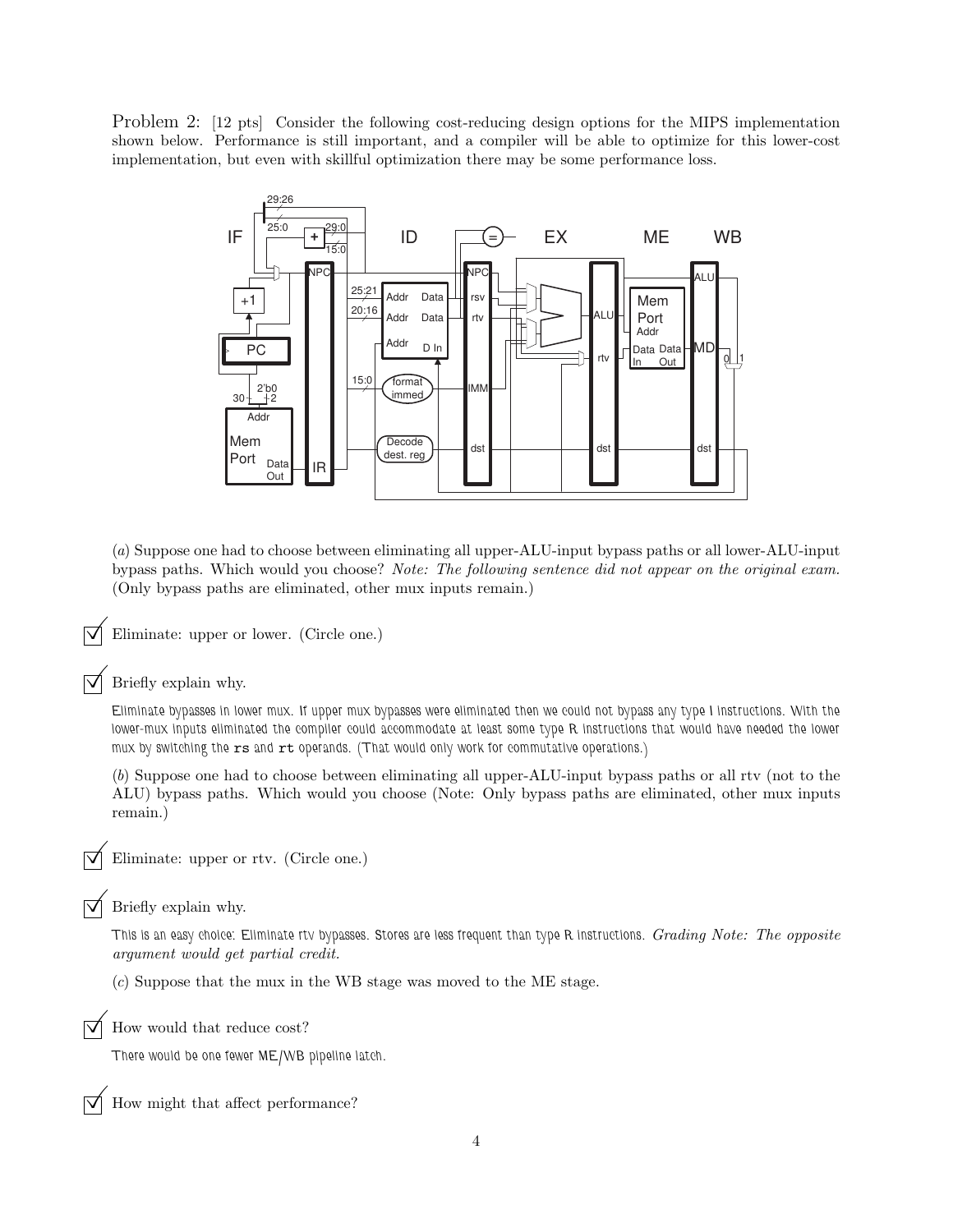It would likely hurt performance because the memory port is most likely on the critical path. The clock frequency would have to be slowed to give time for the signal to propagate through the mux.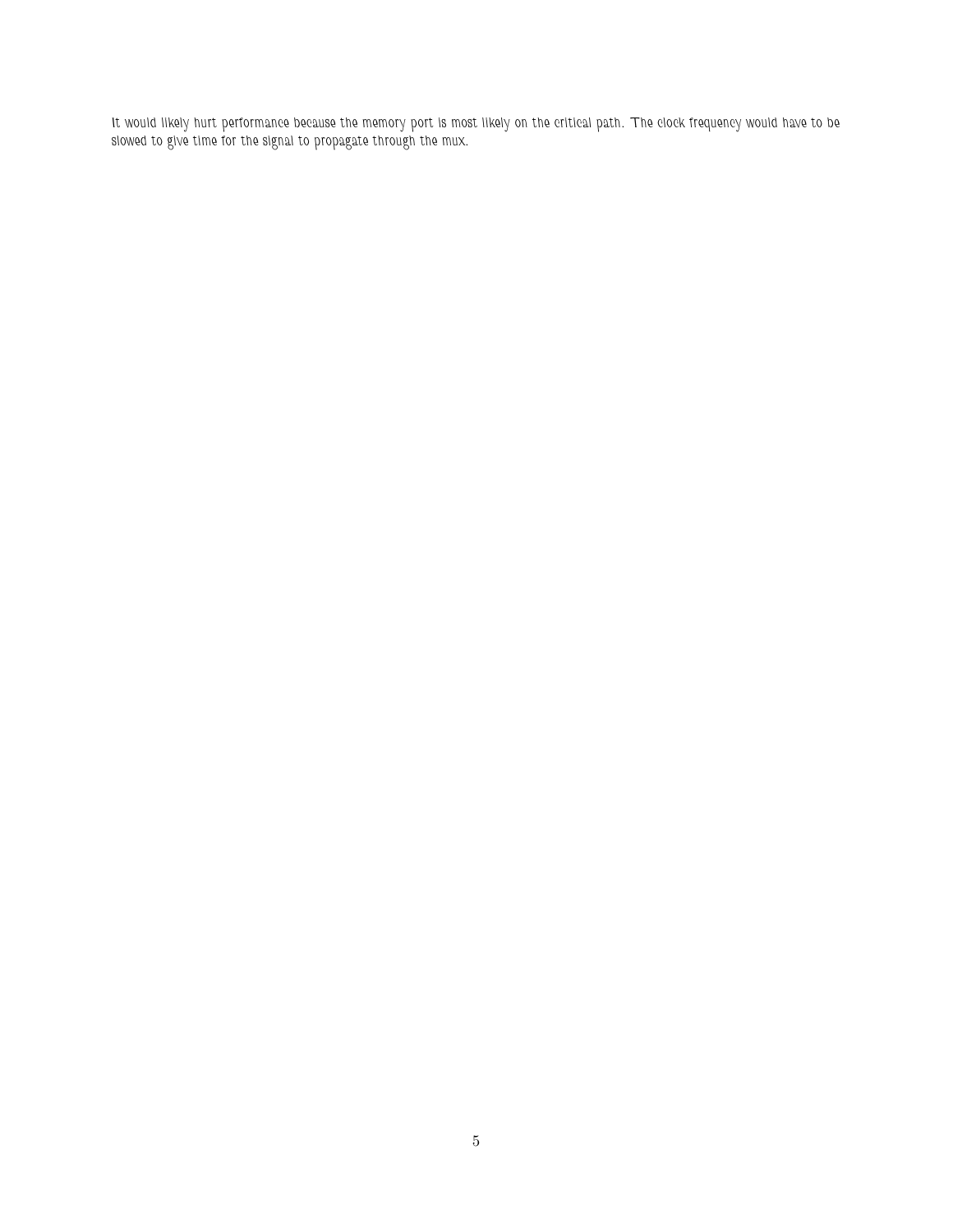Problem 3: [14 pts] The branch delay slot ISA feature eliminates the need for the stall or squash following a branch that occurs in implementations such as our 5-stage pipeline.

(a) The two MIPS code fragments below do not exactly make a strong case for delay slots. In both cases there is no squash or stall, which sounds good. For each code fragment indicate whether performance is slower, equal to, or faster than corresponding non-delay-slot ISA code on a corresponding implementation (one that will suffer a squash after every branch). If faster indicate if the improvement is full (based on the eliminated squash) or partial. Hint: it won't be full.

```
# -------------------- Code Fragment 1 --------------------
beq r1, r2, TARG
nop
lw r3, 0(r1)
```
Delay slot in code above results in: slower, equal, partial improvement, full improvement. (CIRCLE ONE).

```
Explain.
```

```
# SOLUTION
# Execution with branch not taken.
# Delay Slot ISA 0 1 2 3 4 5 6 # Non Delay Slot ISA 0 1 2 3 4 5
beq r1, r2, TARG IF ID EX ME WB beq r1, r2, TARG IF ID EX ME WB
nop IF ID EX ME WB lw r3, 0(r1) IF ID EX ME WB
lw r3, O(r1) IF ID EX ME WB
# Execution with branch taken.
# Delay Slot ISA 0 1 2 3 4 5 6 # Non Delay Slot ISA 0 1 2 3 4 5
beq r1, r2, TARG IF ID EX ME WB beq r1, r2, TARG IF ID EX ME WB
nop IF ID EX ME WB lw r3, 0(r1) IFx
lw r3, 0(r1)
...
TARG: xor r4, r3, r5 IF ID EX ME WB TARG: xor r4, r3, r5 IF ID EX ME WB
```
Slower performance.

Brief explanation that would get full credit: In the delay-slot ISA code the nop guarantees that nothing is useful is done after the branch, but in the non-delay-slot code the lw would do something useful if the branch were not taken.

Longer explanation: Two executions of the given code fragment are shown above on the left-hand side, in the first the branch is not taken, in the second it is taken (with an added target instruction). On the right-hand side a version of the code is shown for an ISA without delay slots; it too is shown executing both with the branch not taken, and taken.

In the not-taken case the  $1w$  is the first instruction after the branch doing something useful. That is executed one cycle earlier in the non-delay-slot code. In the taken case the xor instruction (added for this explanation) does useful work. That is executed at the same time (cycle 4) for both ISAs.

Therefore the delay-slot code is slower (with the reasonable assumption that the branch is sometimes not taken).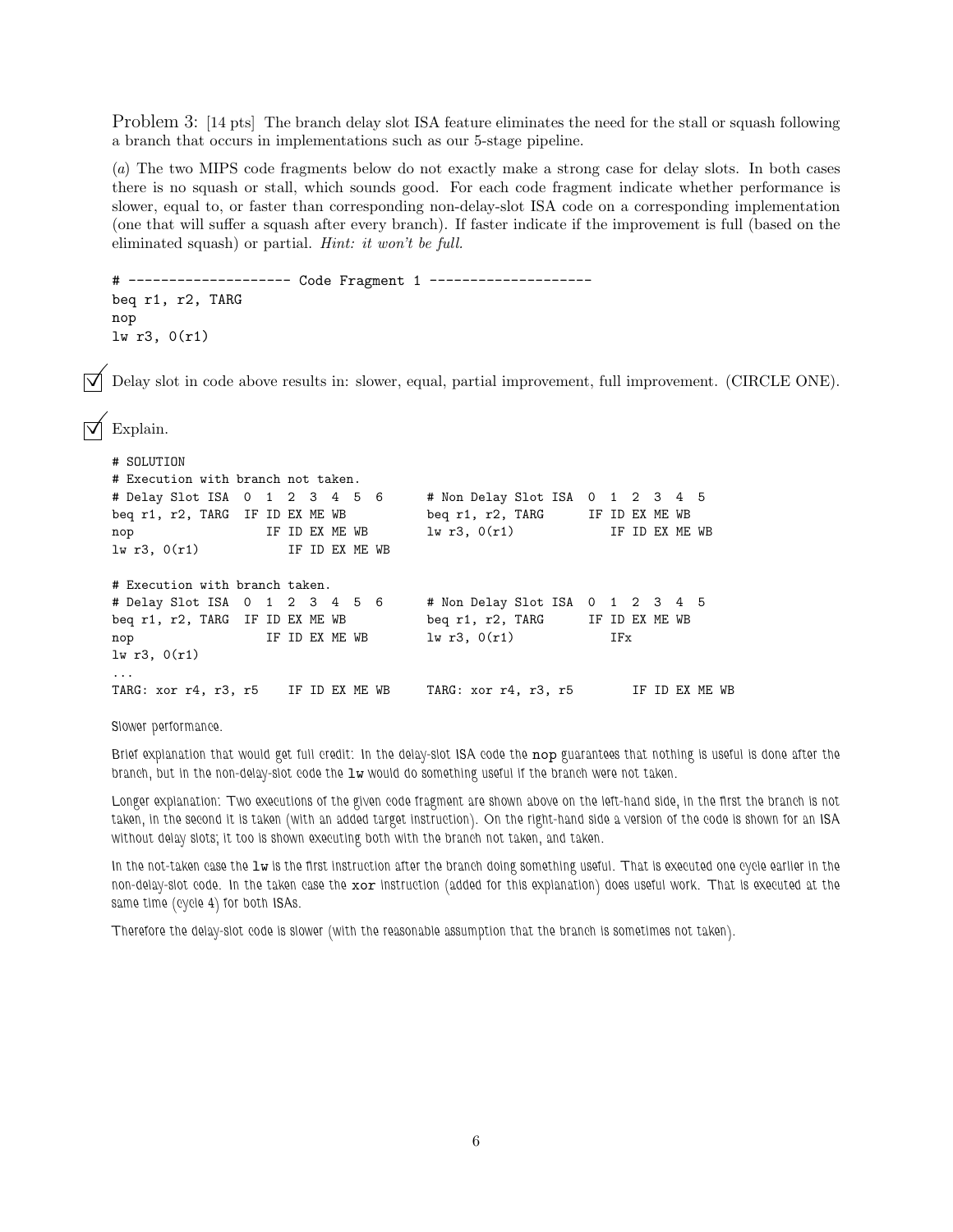```
# -------------------- Code Fragment 2 --------------------
  beq r1, r2 SKIP
  add r9, r4, r5
  or r6, r9, r8
  SKIP:
  sub r3, r6, r5
  lw r9, 0(r3)
   Delay slot in code above results in: slower, equal, partial improvement, full improvement. (CIRCLE ONE).
\nabla Explain.
  # SOLUTION
  # Execution with branch not taken.
  # Delay Slot ISA Non Delay Slot ISA
  # Cycle 0 1 2 3 4 5 6 0 1 2 3 4 5 6
  beq r1, r2 SKIP IF ID EX ME WB IF ID EX ME WB
  add r9, r4, r5 IF ID EX ME WB IF ID EX ME WB
  or r6, r9, r8 IF ID EX ME WB IF ID EX ME WB
  SKIP:
  sub r3, r6, r5
  lw r9, 0(r3)
  # Execution with branch taken.
  # Delay Slot ISA Non Delay Slot ISA
  # Cycle 0 1 2 3 4 5 6 0 1 2 3 4
  beq r1, r2 SKIP IF ID EX ME WB IF ID EX ME WB
  add r9, r4, r5 IF ID EX ME WB IFx
  or r6, r9, r8
  SKIP:
  sub r3, r6, r5 IF ID EX ME WB IF ID EX ME WB
  lw r9, 0(r3) IF ID EX ME WB IF ID EX ME WB
```
## Equal performance.

The add instruction in the delay slot is only useful if the branch is not taken. So when the branch is taken the delay-slot version of the code executes the add instruction but ignores the result (r9 is overwritten by the 1w before being read), while the non-delay-slot version fetches but then squashes the add instruction. Either way the first useful instruction after the branch is executed at the same time in both ISAs (cycle 3 if the branch is not taken, and cycle 4 if the branch is taken).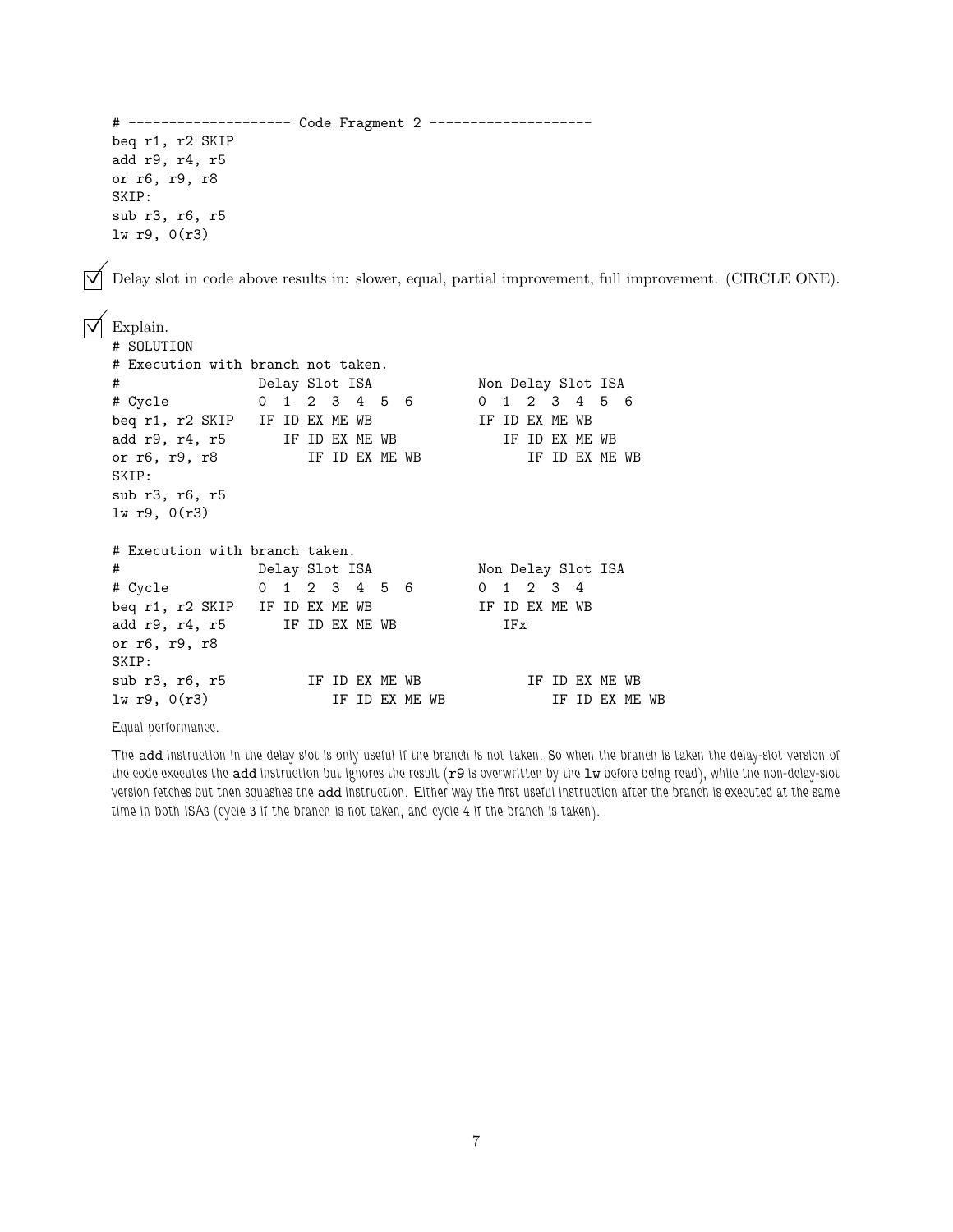(b) How can Code Fragment 2 (above) be improved by profiling? Show the optimized fragment and how profiling led to the optimized fragment.

 $\triangledown$  Optimized version of Code Fragment 2

```
# SOLUTION
# Code identical for both ISAs.
# Execution shown for delay-slot ISA.
# Cycle 0 1 2 3 4 5 6 7 8 9
bne r1, r2 LINEX IF ID EX ME WB
SKIP:
sub r3, r6, r5 IF ID EX ME WB
                      IF ID EX ME WB (Second execution of sub).
lw r9, 0(r3) IF ID EX ME WB
...
LINEX:
J SKIP: IF ID EX ME WB
or r6, r9, r8 IF ID EX ME WB
```
 $\triangledown$  Specifically, how did profiling help?

Brief answer that would get full credit: Profiling told us which branch outcome is more likely, and so we could re-arrange the code so that the more-likely outcome is not taken, resulting in fewer wasted or squashed instructions.

Longer answer: The code above works best on both systems if the branch is not taken. Assume that with profiling we find that the branch is mostly taken. In the code above the beq was changed to a bne and the following code was re-arranged, so now the branch is mostly not taken. In the original code the add would be executed unnecessarily (or squashed) when the branch is taken. In the profile-optimized code above the sub is executed one extra time if the branch is taken.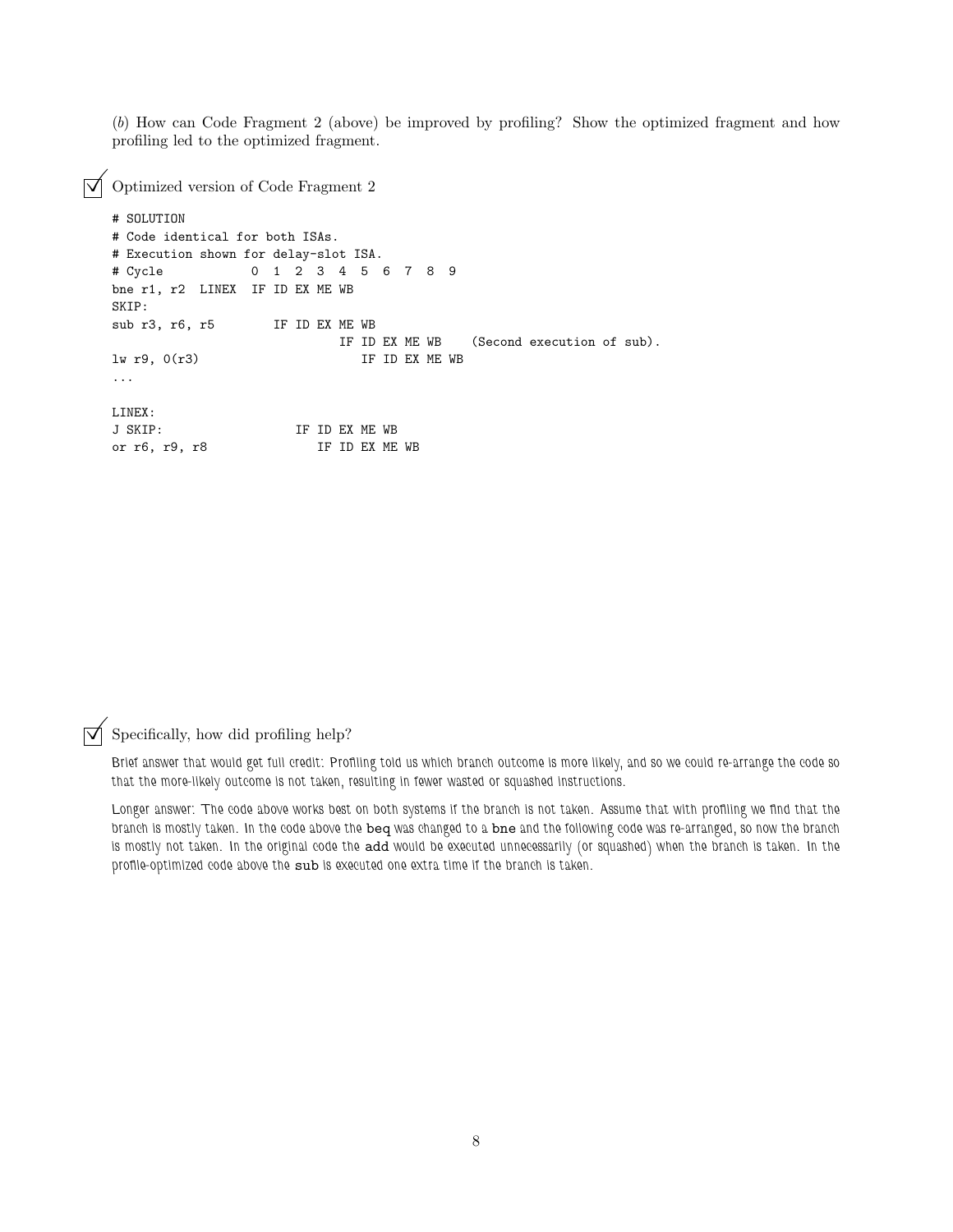Problem 4: [10 pts] The SPECcpu2006 integer suite has 12 benchmarks. Suppose instead it included only four benchmarks, but those benchmarks were chosen fairly, given that only four could be chosen.

(a) Considering just the base score (or ignoring the base/peak distinction altogether), what is the disadvantage of having just four benchmarks?

Disadvantage of having four benchmarks.

Four is not enough to represent the broad range of characteristics found CPU and memory bound applications.

(b) Suppose that with this smaller set of benchmarks the difference between the base and peak scores was smaller than if 12 benchmarks were used. Assume that in both cases the testers were skilled and followed the rules. Also assume that the base score values were about the same with 4 or 12 benchmarks.

 $\overrightarrow{\mathcal{A}}$  Give a reason for the smaller difference that has to do with the different rules for base and peak tests.

In base tuning the same optimization switches must be used to prepare all benchmarks sharing a language. In peak, each benchmark can have its own set of optimization switches. Base rules are designed so that testers do not perform time-consuming per-benchmark tuning.

There are some optimizations that are good for a few benchmarks but bad for some others. Suppose such a switch helps 1% of the benchmarks and hurts 20%, and has no effect on the remaining 79%. With twelve benchmarks testers are more likely to leave out such switches because they might help just one benchmark but hurt several others. But with only four benchmarks there is a lower chance that a switch that helps one benchmark would hurt the other three. Therefore testers would spend lots of time tuning benchmarks under base tuning, which is not what the base tuning is supposed to measure.

Grading Note: Nobody got this right, nor did anyone mention the common-switch rule for base that was the key to answering this question.

 $\triangledown$  Does the smaller difference indicate that base and peak are not measuring what they should?

Yes, they are not measuring what they should because base is supposed to indicate normal compiling effort, but with so few benchmarks testers could still get away with per-benchmark tuning (see previous answer).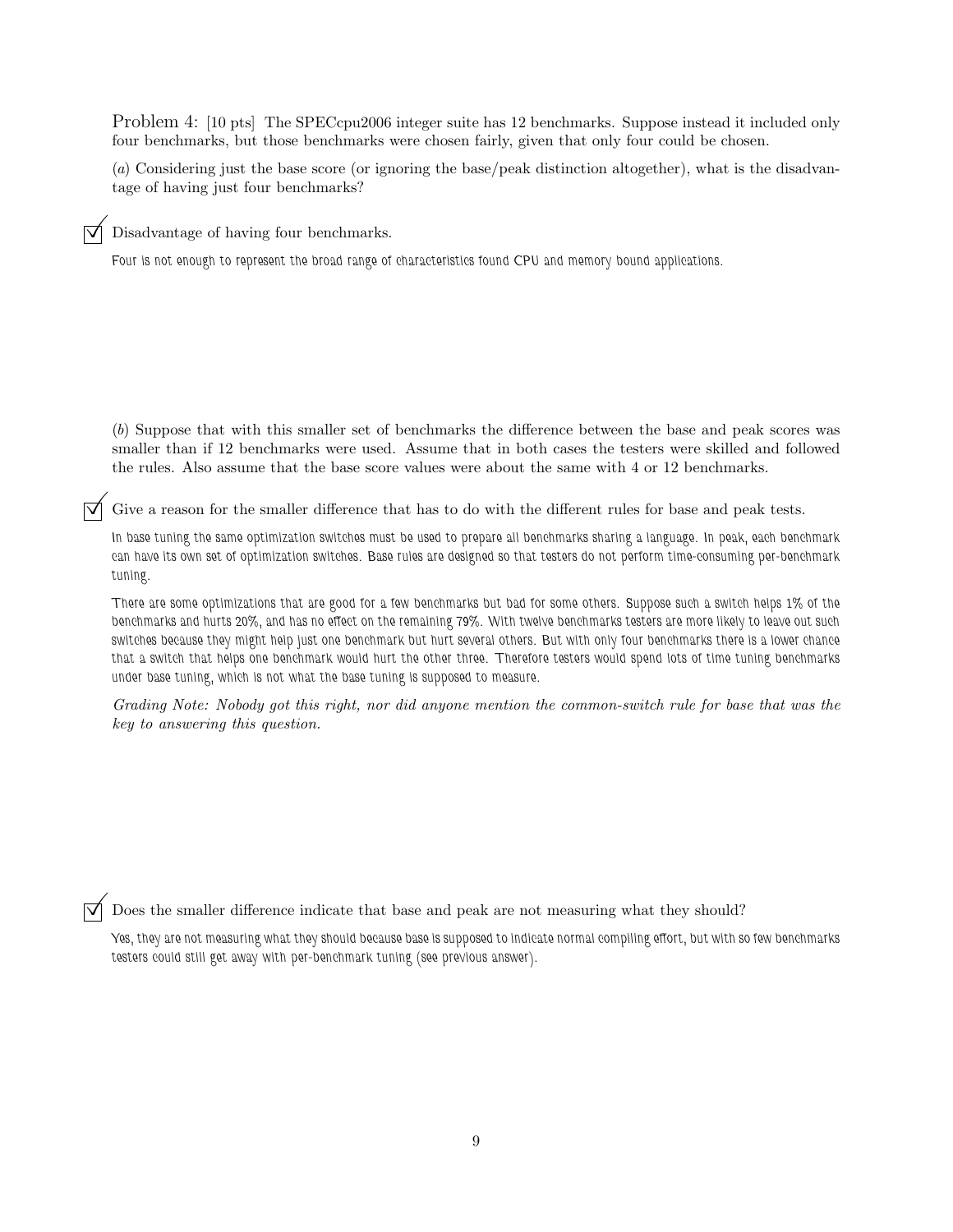Problem 5: Answer the questions below.

(a) [14 pts] Write the following MIPS code fragments with the minimum number of instructions. If you don't know the exact mnemonic, such as  $m \text{t}$  or  $\text{cv} \text{t} \cdot w \cdot \text{f}$ , make up something that sounds right.

```
\triangledown Put constant 0x12345678 into register r1.
```
# Solution lui r1, 0x1234 ori r1, r1, 0x5678

 $\sqrt{\phantom{a}}$  Jump to address 0x72345678 from address 0x1000.

```
# Solution
lui r1, 0x7234
ori r1, r1, 0x5678
jr r1
```
 $\overrightarrow{\mathcal{A}}$  Jump to address 0x72345678 from address 0x1000 using a SPARC-like jmpl (but in MIPS, like Homework 2).

# Solution lui r1, 0x7234 jmpli r0, r1, 0x5678

 $\overrightarrow{\mathcal{A}}$  Registers r1 and r2 contain integers. Write register f4 with the sum as a single-precision floating point number.

# Solution add r3, r1, r2 mtc1 f2, r3 cvt.w.s f4, r2